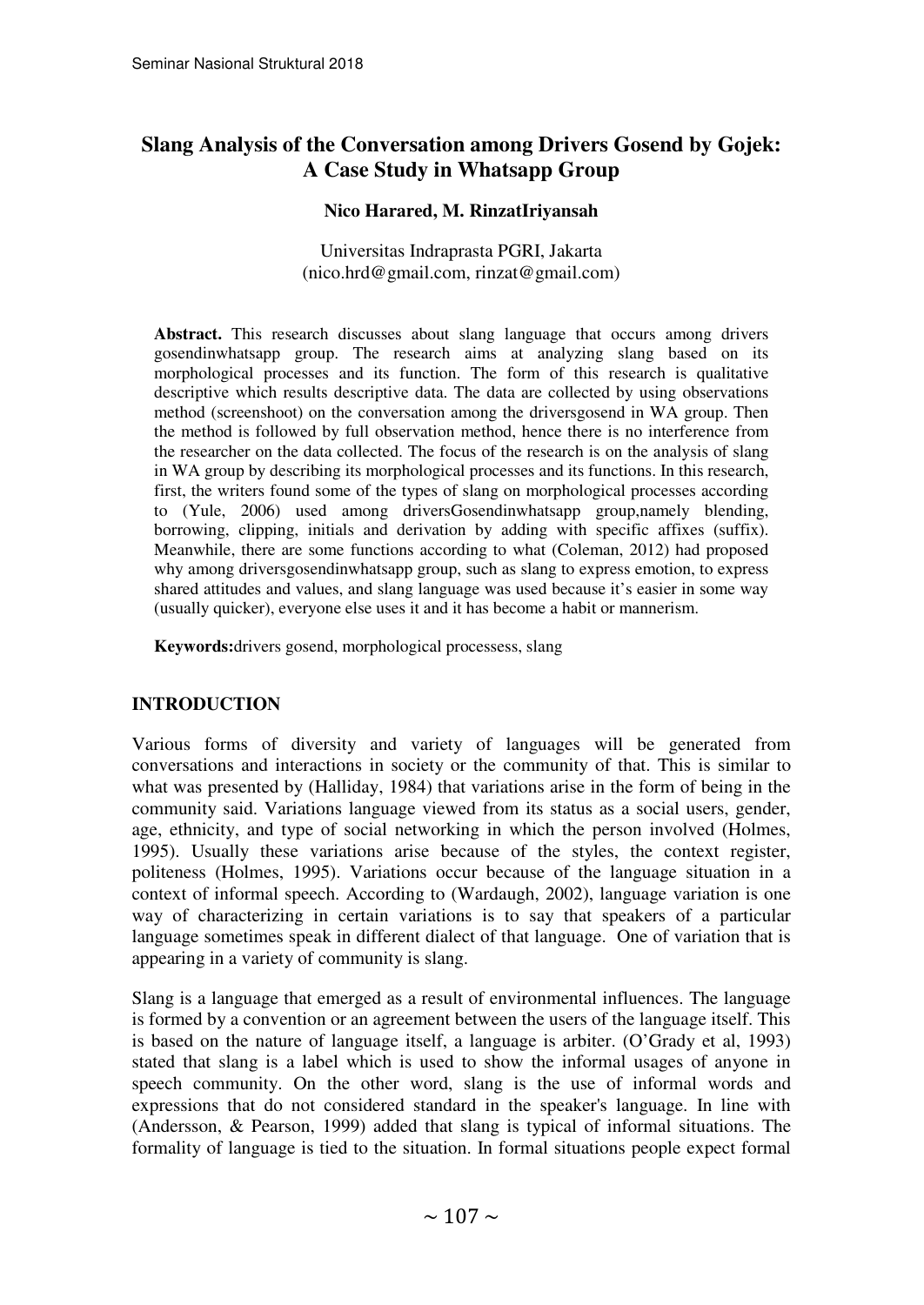language and in informal situation people use informal language. Slang is far more out of place or shocking at the Queen's dinner table than in the locker room. Judging from the definition of slang by (Andersson, and Trudgill, 1990), we can conclude that slang is kind of informal vocabulary, which is commonly used in conversations by people who know each other well. This language serves to communicate with the intent to keep the conversation from outside the group or community and their identity in order to create closeness each other in the real spoken or in written text conversation.

Written text conversationbasically is a media for a speaker and hearer brings the conversation personally or among groups or communities in the application. One of the popular apps used for chatting or texting in written text is WhatsApp (WA). WhatsApp is a free messenger app for smartphones and uses the internet to send messages, images, audio or video. The service is very similar to text messaging services; however, because WhatsApp uses the internet to send messages, the cost of using WhatsApp is significantly less than texting. It is popular nowadays,since the features like group chatting, voice messages and location sharing enable all of the people use WA in their daily life to communicate or doing business services.One of the features for some sort of services is group chatting used by the pioneer online taxi service in Indonesia namely Gojek.

Gojek is an essentially taxi service that utilizes ojek instead of taxi. Basically what Gojek do is enable ojek from all around the city, recruit them and partner with them to provide one stop shop convenient service for anyone that needs go somewhere from A to B or needs to deliver their item or even do some shopping for them (Makariem, 2011). So Gojek pretty much for traffic strict in Jakarta and they need very fast response courier logistic company that can quickly get wherever they need. Their services covered go-ride, go-food, go-send, go-box, go-clean, go-tix, go-auto, and go-massage. One of services to deliver item in Gojek is gosend.

Gosend is instant delivery courier services. The driver of gosend dominantly man and they use WA group to communicate or to give some information in their free messenger app for smartphones. In some conversation they create and text some slang languages that appearin WA group.One of the texts used slang taken from WA group such as *opang*. Basically word for slang *opang*comes from two separate words *ojek* and *pangkalan*. It creates of first syllable /o/ from the first word /o+jek/ and from the first syllable /*pang/* from the second word from /*pang+ka+lan/.* There is a morphological process namely blending. This slang appears in blending process to make an easy inpronouncing one single word "*opang*" instead of two words than "*ojekpangkalan*". In such case of the slang phenomena, the writer chooses this app because slang words are mostly appears in some texts.

Variety of language previously has been conducted in such discussions, but there is still least on the analysis of slang words among driver Gosend in their conversation. Therefore, the writer is interested in analyzing slang among driver Gosend in whatsapp group. The research aims at analyzing slang based on its morphological processes and its function among driver Gosend in whatsapp group.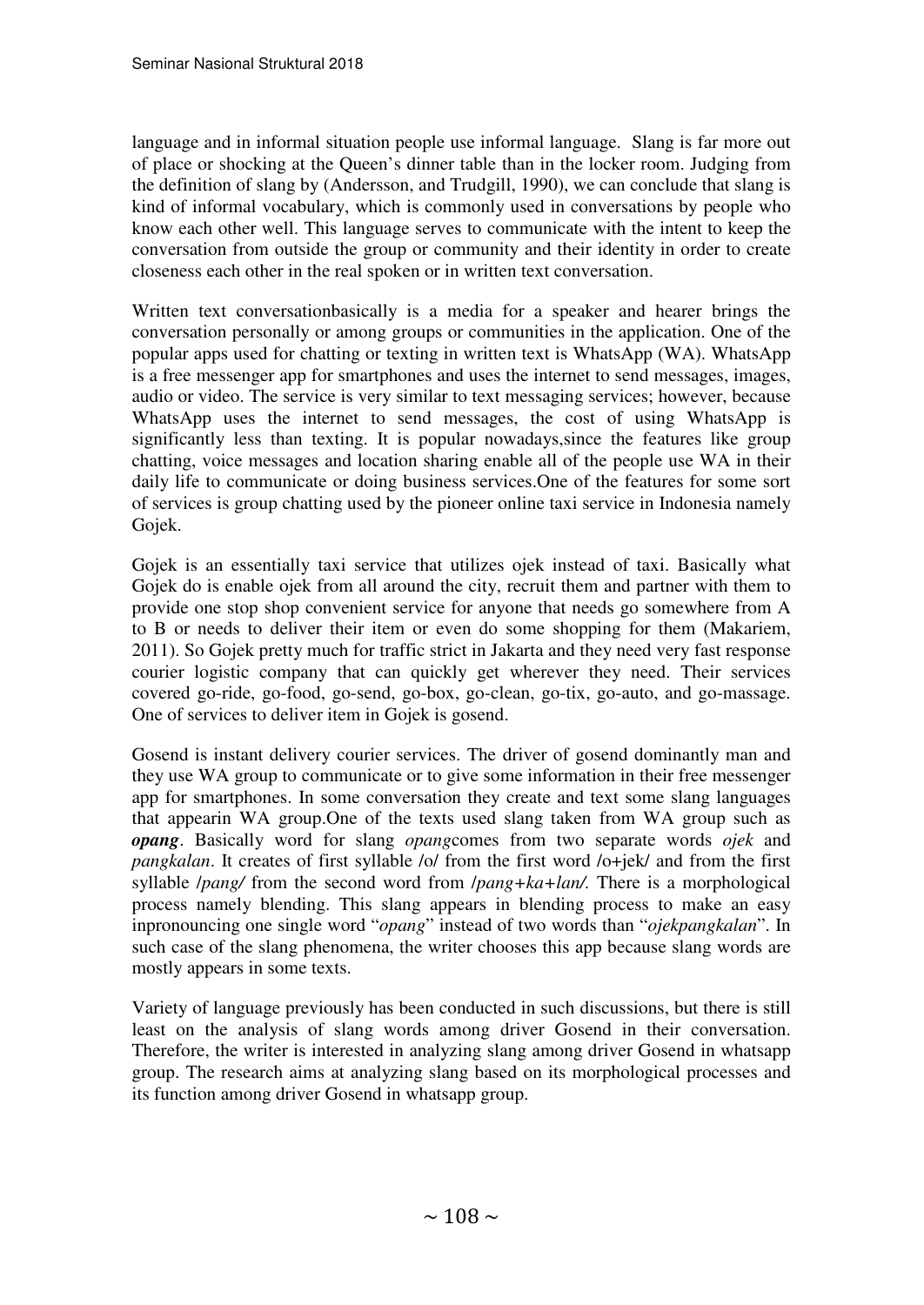# **METHOD**

The research approach is a qualitative approach by using the qualitative descriptive analysis. The research basically aims at analyzing slang in WA group. Slang in WA group is described, analysed and classified into its created of the morphological processes and its function in the community using word formation theory composed by (Yule, 2006), such as acronym, back formation, blending, borrowing, coinage, clipping, conversion, compounding, onomatopeia, derivation, affixation and reduplication.The function of slang in this research is analyzed, examined, classified and identified its function conducted by (Coleman, 2012).

In collecting the data, the writers collect primary data that is derived from several conversations in WA group. Once the data is collected, then it is classified into categories seen from its morphological processes processes and its function. The two major discussions of this research about slang in WA group relate its morphological processes and its function. In this research, slang classified into its morphological processes and analyzed by using (Yule, 2006), such as acronym, back formation, blending, borrowing, coinage, clipping, conversion, compounding, onomatopeia, derivation, affixation and reduplication

# **RESULTS AND DISCUSSION**

In this research found several slang words that used among driver gosend in (WA) group; blending, borrowing, clipping, derivation and initials; here is one example of them:

# **Blending**

According to (Yule, 2006) blending is a combination of two separate forms to produce a single new term such as*Japri, Kopdar, Opang, Toped* and *Sherloc* could be classified as blending. Typically, blending takes the beginning of one word and joining it to the first and the end of the other word.

The word *japri* originates from *jaringanpribadi* similar with private chat in English. This term used by driver gosend if they want to chat in personal or private to their customers in order to communicate by using whatsapp. This term is very popular, since whatsapp become the most favorite app for communication of people in Indonesia in this digital era.

*Kopdar*is one of the slang terms that used in whatsapp which is categorized as blending in morpohological processes. The word *kopdar*originates from *kopi darat* similar with meet up in English. The first syllable in first word */kop-/* blend with the first syllable in second word */dar-/*. It is become one single word and create new term in communication. This is mostly appear and become one of the new term used by all online driver especially gosendin whatsapp group. This word to reveal their own term in order to announce all of the member of the group in togetherness. The word a "kopi" or coffe is a signal that has a sense of familiarity of a group while the word "darat" or land corresponds to the context which refers to the word land that is not flooded by water. Therefore, the gosend group uses the word "kopi darat" which has a sign of invitation to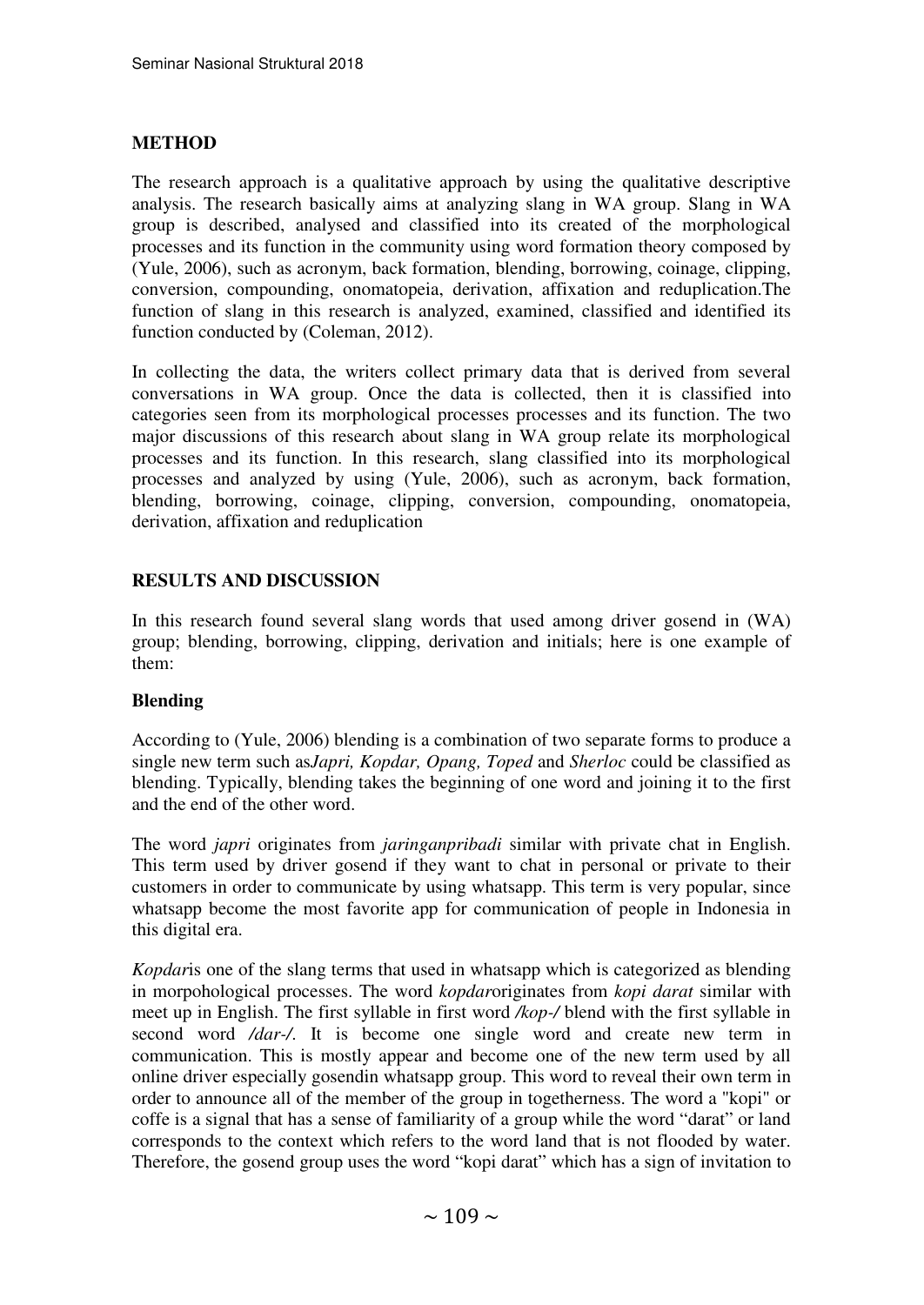hold a meeting between members of the group with a large enough scale to establish a friendship relationship.

The other word is*Opang. Opang*is one of the slang terms that used to call driver online in in whatsapp which is categorized as blending in morpohological processes. *Opang*literary comes from the combination of two words for *ojekpangkalan* or convensionalojek driver in English. The first syllable in first word /*o-*/ blend with the first syllable in second word /*pang*-/. This word *opang*to call ojek in their pool that is sitting idle with no app, and if we know something about ojekin their*pangkalan*in Jakarta, all they're doing basically waiting for the customer to approach them. This word used to adreesee the reveal their own term in order to call the previous ojek, until now become ojek online or *ojol*. The word "pangkalan" according to the scale of the symbol Charles Morris is a symbol that has been freely agreed upon which means the place to dock. After getting an order the motorcycle taxi driver will return to its original place. In contrast to online motorbikes, the mobility is so high that there is no fixed base.

*Toped* is one of the slang terms that used in whatsapp which is identified as blending in morpohological processes. *Toped* originates from *toko-pedia* which is one of the ecommerce app used gosend to distribute their products in their services. The first syllable in first word /*to-*/ blend with the first syllable in second word /*ped*-/. It is nice, because for the ojek driver not only they're getting incremental revenue from additional passangers outside the media fasilities, they're also able to tap into this potentialy in larger demand from corporate. So gojekgosend mediate that process.

*Sherlocis* one of the terms that used in whatsapp which is also categorized as blending in morpohological processes. The word *sherloc*is originaly from *share location*. The pattern, obviously similar with the previous words about blending. The syllable in first word /*share-*/ blend with the first syllable in second word /*loc*-/. This term is mostly used among driver gosend in case to figure out the location for customer and themselves by using google map app that connected with gosend app. This word shows their own term in order to make it in the quickest way. Actually all of those bleding words to make a new term and to make it short in pronunce.

# **Borrowing**

(Yule, 2006) stated that borrowing is the taking over words from other languages.Especially from English as International language such as *Bid, Blast, Cancel, Driver, Pick up* and *Scan*could be categorized into borrowing. Those wordsare derived from English language and as the same as their meaning in English.

In the coversation among driver gosend in whatsapp group not only also takensome words from foreinglanguages, but also from local language in Indonesia. One of the example is *Gawe*which is come from sundanese language. *Gawe* means work and their occupation.

*BalikKanan*as known as the term in order to give the instruction to the soldiers to go back, back off or even does U turns in military. This word is borrowed and used by driver gosend to express their behavior in case when they have to go home or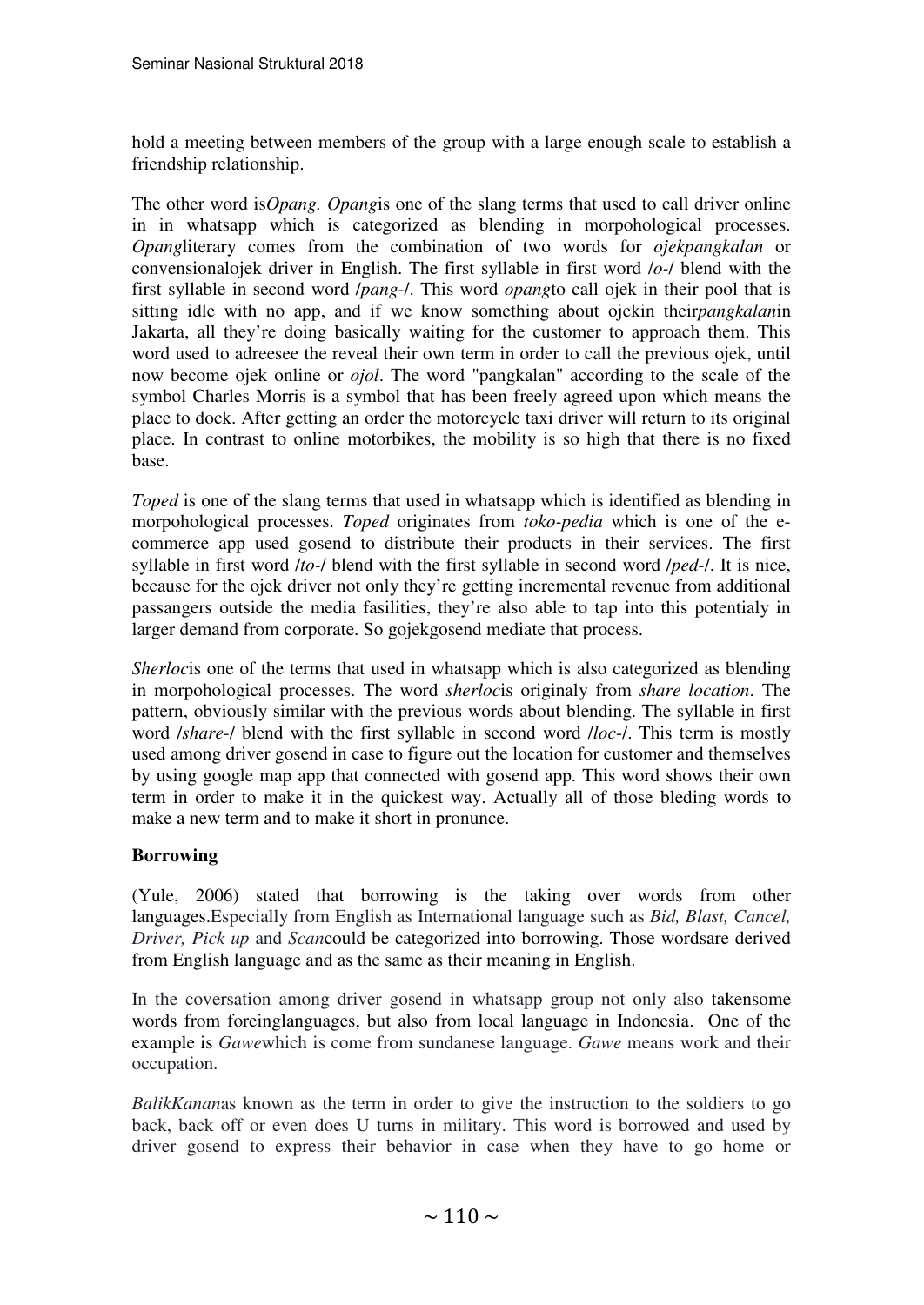accomplish their job as courier service.And as the unique one is*Arteri.* This term is borrowed from medical terminology as the loophole of blood to go to heart. Among driver gosend, this term means the way to the intersection or U-turn in highway in the city.

The last one as the newest one term among driver gosend in whatsapp group is*Gacor. Gacor* is taken from the term of birdlover in Indonesia. This term used as the reaction if the bird twitting and chirping noises all the time. Meanwhile in among driver gosend, *gacorused* as the reaction if their gosend app full of order all day. The word "gacor" includes associative meanings that refer to birds that often sound. The word gacor for gosend riders indicates that the sound of the driver's cellphone often sounds. This is one of the happiness reaction from driver gosend by typing a word*gacor.*

# **Clipping**

Clipping is a process that created a new word by makes it shorter than the word before deleting one or more syllable (Yule, 2006). Typically, this word formation process uses only one syllable. In word *Cust*explain the new word, even it is not verified as new word among driver gosend in whatsapp group conversation. *Cust* is the short way to text in WA group basically as known as customer. In case of rapid response in the quickest way in texting message. It is used by driver as their language to make a word becomes short, so it is easy to text as *cust*.

# **Derivation**

(Yule, 2006) stated that a process when a word is created where it's meaning and/or its category is different from its base by adding an affix is called derivation(affixation). Affixation is the process of adding an affix. Normally, there are three types of affixes, such as prefixes, suffixes and infixes. According to the data, there are seller and ojeker. From the words, there is suffix /-er/. The word seller and ojeker, is an original word sell as verb in part of speech and ojek as noun in part of speech and then added suffix /-er/ and the base word which is verb (sell) change the meaning into agent or doer. Meanwhile, the base word which is noun (ojek) change nothing by added suffix /-er/. Therefore, based on morphology theory the wordsseller and ojeker are a derivation. Even for ojeker is not change its part of speech after being added by suffix / er/.

# **Initials**

Initials are a new word formed from the initial letters or beginning segment of a set of words in order to ease language become short and to hide something. *TT (Tukartambah)*  or in English called trade-ins which is originated from the habit of people in Indonesia in case to change their product with the new one by giving additional money. It is used to say if the driver wants to change their product and add some money. *WD (withdraw)*  is the intial from withdraw the money from ATM. It is used to say if the driver wants to withdraw their income depositely in bank account. Those initial terms used to make it short in the conversational among driver gosend in whatsapp group.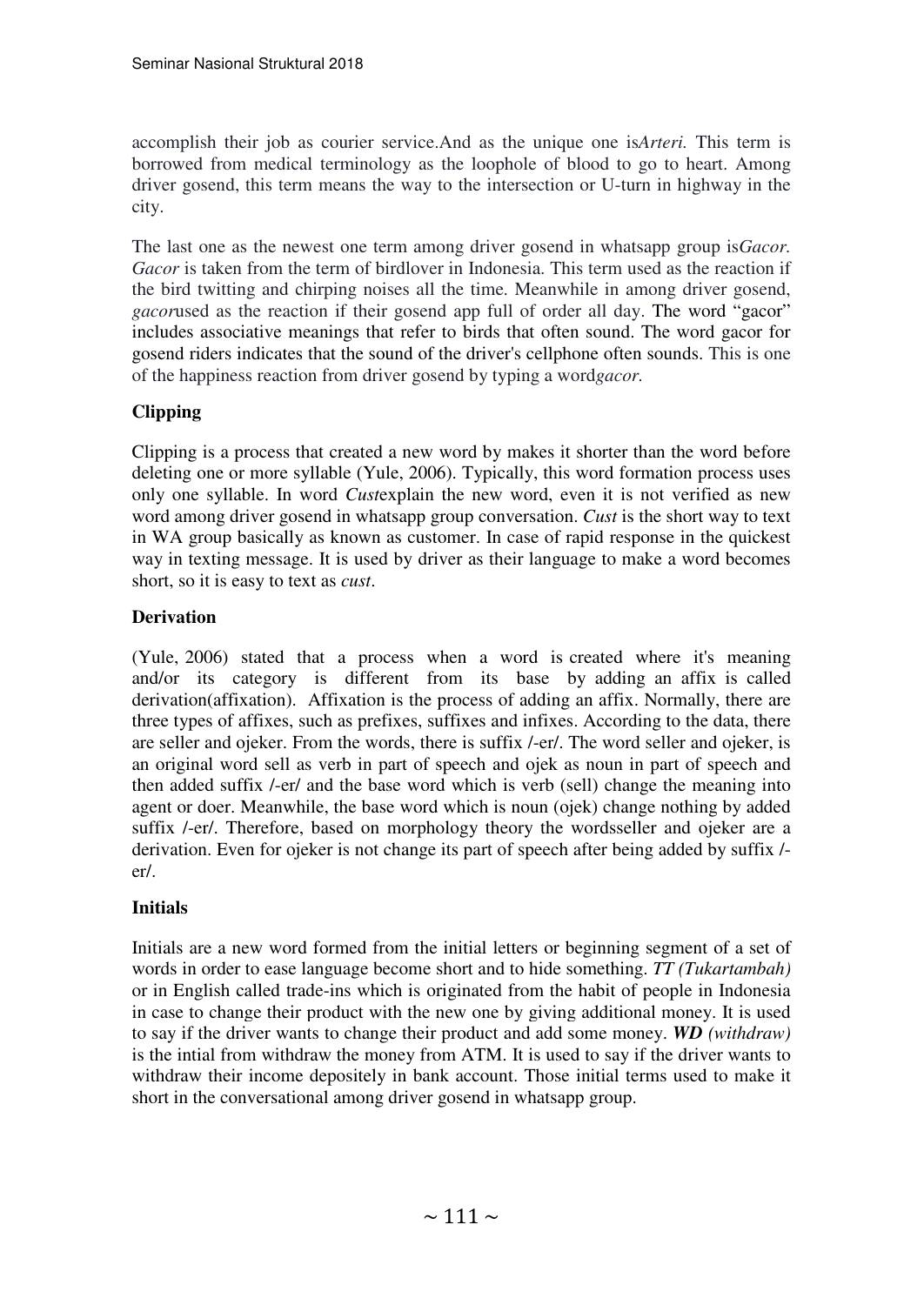# **Function of Slang Language**

Based on the observation during this research, the general reasons of driver gosend use slang language as follows;

# **Slang for Easier in Some Way (Usually Quicker)**

Slang among driver gosend in whatsapp group a usefully brief way of expressing something that could only be expressed by a longer phrase in Standard Indonesian language such as slang *TitiDJ, TT* and *WD*. Slang *Titi DJ*originaly comes from the name of female singer from Indonesia TitiDwiJayanti which popular as Titi DJ and corresponds with *hati-hati di jalan* which is equal with take care or be carefull in english. The last syllable doubled in the word *hati-hati* /-ti/ and /di/ /je/ are pronounced titidije. Thus, it is a quick way of expressing something that could only be expressed by a longer phrase in Standard Indonesian language. Then also for TT and WD or in English similarly mean Trade-ins also pronounced based on its phoneme /te/ and /te/ or *tete*in Bahasa. WD on its /we/ and /de/ in Indonesia language is the intial from withdraw the money from ATM. The Driver gosend use initals or abbreviations that they either couldn't or wouldn't represent in speech.

# **Slang to Express Shared Attitudes and Values (thus create temporary group membership)**

*Anyep*and *zonk* is one of the slang languages to express shared attitude and values as a group membership. They are synonym. *Anyep* and *zonk* arethe condition when there is no sound coming up from gosend app for driver gosend. However generally, *anyep* is to express the condition of driver when there is no order from gosend app. The word "anyep" is an uptake from the Javanese language which means "cold". Gosend groups interpret the word as a bargaining activity and not profitable for the driver. Therefore, the word Anyep is a reflection of the disappointment of the driver who has not received an order to work. The more orders, the higher the income that can be obtained by Gosend.

*Ahay* is one of the slang languages to express shared attitude and values as a group membership. This utterance was uttered by comentator in footbal game from Indonesia which is very popular just in time. *Ahay* is the condition when something exciting and outstanding happen among driver gosend in whatsapp group. However, *anyep* is one of the expressions that show of the happiness.

*Mayday and Sos are* one of the slang languages to express shared attitude and values as a group membership. *Mayday and Sos*are the condition when there is a warning or alert coming from other driver about one crusial information or issue on the street. It could be the information about raid by the police, accident and announcement from the street.

*Gaspol*and *Copot Rem* areone of the slang languages to express shared attitude and values as a group membership among driver gosend. *Gaspol*have a close meaning with *gas full*, when the driver run their motorcyle in the fastest way. This method shows that the driver does not want to lose customers. The faster driving, the more items can be delivered. If a lot of goods delivered by the driver will get abundant money. *Copot rem* is term in Bahasa which is close enough with lose brake in english so that motorcycle